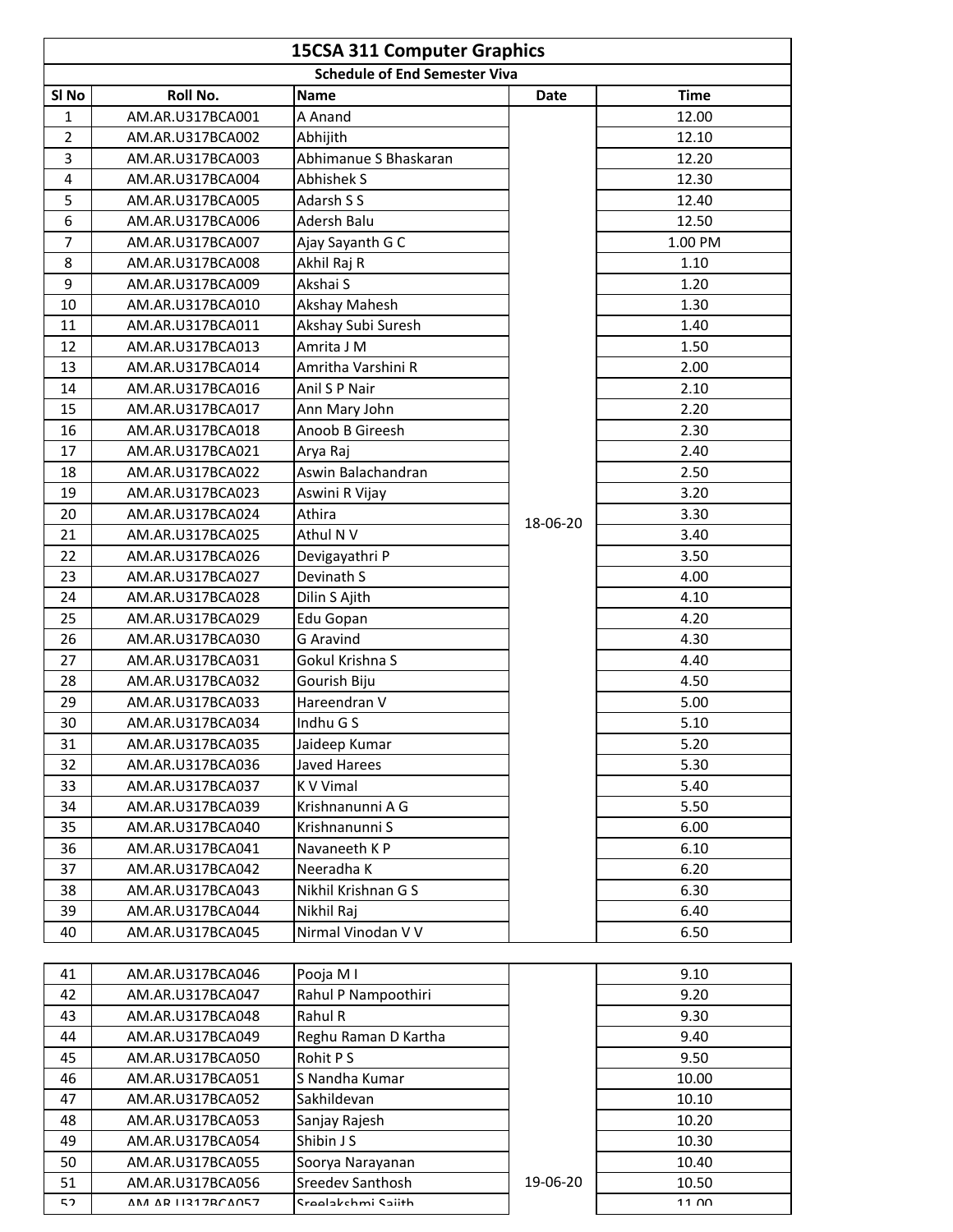| 53 | AM.AR.U317BCA058 | Sreeraj R              | 11.10 |
|----|------------------|------------------------|-------|
| 54 | AM.AR.U317BCA059 | Thejas Sreekumar Menon | 11.20 |
| 55 | AM.AR.U317BCA060 | Vaishnav Das           | 11.30 |
| 56 | AM.AR.U317BCA061 | Vishnu G R             | 11.40 |
| 57 | AM.AR.U317BCA062 | Vivek R Kumar          | 11.50 |
| 58 | AM.AR.U317BCA063 | Vyshna K               | 11.00 |
| 59 | AM.AR.U317BCA064 | Vyshnavi               | 12.10 |
| 60 | AM.AR.U317BCA065 | Yadukrishna A          | 12.20 |
| 61 | AM.AR.U317BCA066 | <b>Abhishek Antony</b> | 12.30 |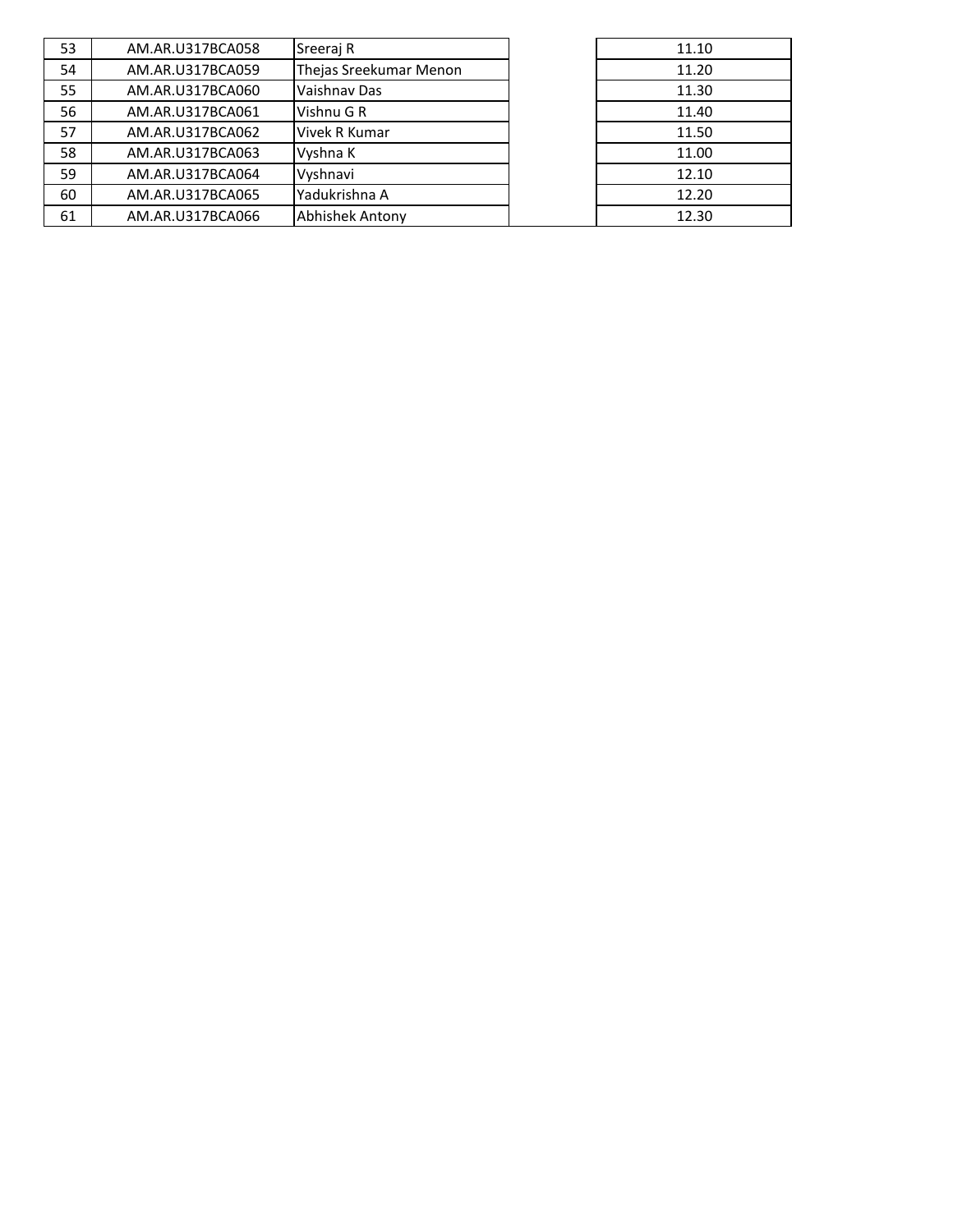| Elective C: 15CSA 340 Microprocessor System |                  |                           |             |             |  |
|---------------------------------------------|------------------|---------------------------|-------------|-------------|--|
| <b>Schedule of End Semester Viva</b>        |                  |                           |             |             |  |
| SI <sub>No</sub>                            | Roll No.         | <b>Name</b>               | <b>Date</b> | <b>Time</b> |  |
| 1                                           | AM.AR.U317BCA008 | <b>AKHIL RAJ</b>          | 22/6/2020   | 1.30 pm     |  |
| 2                                           | AM.AR.U317BCA011 | <b>AKSHAY SUBI SURESH</b> | 22/6/2020   | 1.45 pm     |  |
| 3                                           | AM.AR.U317BCA013 | AMRITA J M                | 22/6/2020   | 2.00 pm     |  |
| 4                                           | AM.AR.U317BCA023 | <b>ASWINI R VIJAY</b>     | 22/6/2020   | 2.15 pm     |  |
| 5                                           | AM.AR.U317BCA024 | <b>ATHIRA</b>             | 22/6/2020   | 2.30 pm     |  |
| 6                                           | AM.AR.U317BCA027 | <b>DEVINATH</b>           | 22/6/2020   | 2.45 pm     |  |
| $\overline{7}$                              | AM.AR.U317BCA031 | <b>GOKUL KRISHNA G S</b>  | 22/6/2020   | 3.00 pm     |  |
| 8                                           | AM.AR.U317BCA036 | <b>JAVED HAREES</b>       | 22/6/2020   | 3.15 pm     |  |
| 9                                           | AM.AR.U317BCA039 | <b>KRISHNANUNNI A G</b>   | 22/6/2020   | 3.30 pm     |  |
| 10                                          | AM.AR.U317BCA040 | <b>KRISHNANUNNI S</b>     | 22/6/2020   | 3.45 pm     |  |
| 11                                          | AM.AR.U317BCA042 | <b>NEERADHAK</b>          | 22/6/2020   | 4.00 pm     |  |
| 12                                          | AM.AR.U317BCA044 | <b>NIKHIL RAJ</b>         | 22/6/2020   | 4.15 pm     |  |
| 13                                          | AM.AR.U317BCA046 | POOJA M I                 | 22/6/2020   | 4.30 pm     |  |
| 14                                          | AM.AR.U317BCA055 | SOORYA NARAYANAN          | 22/6/2020   | 4.45 pm     |  |
| 15                                          | AM.AR.U315BCA052 | SACHU VINAYAN             | 22/6/2020   | 5.00 pm     |  |
| 16                                          | AM.AR.U316BCA020 | ANANTHA KRISHNAN          | 22/6/2020   | 5.15 pm     |  |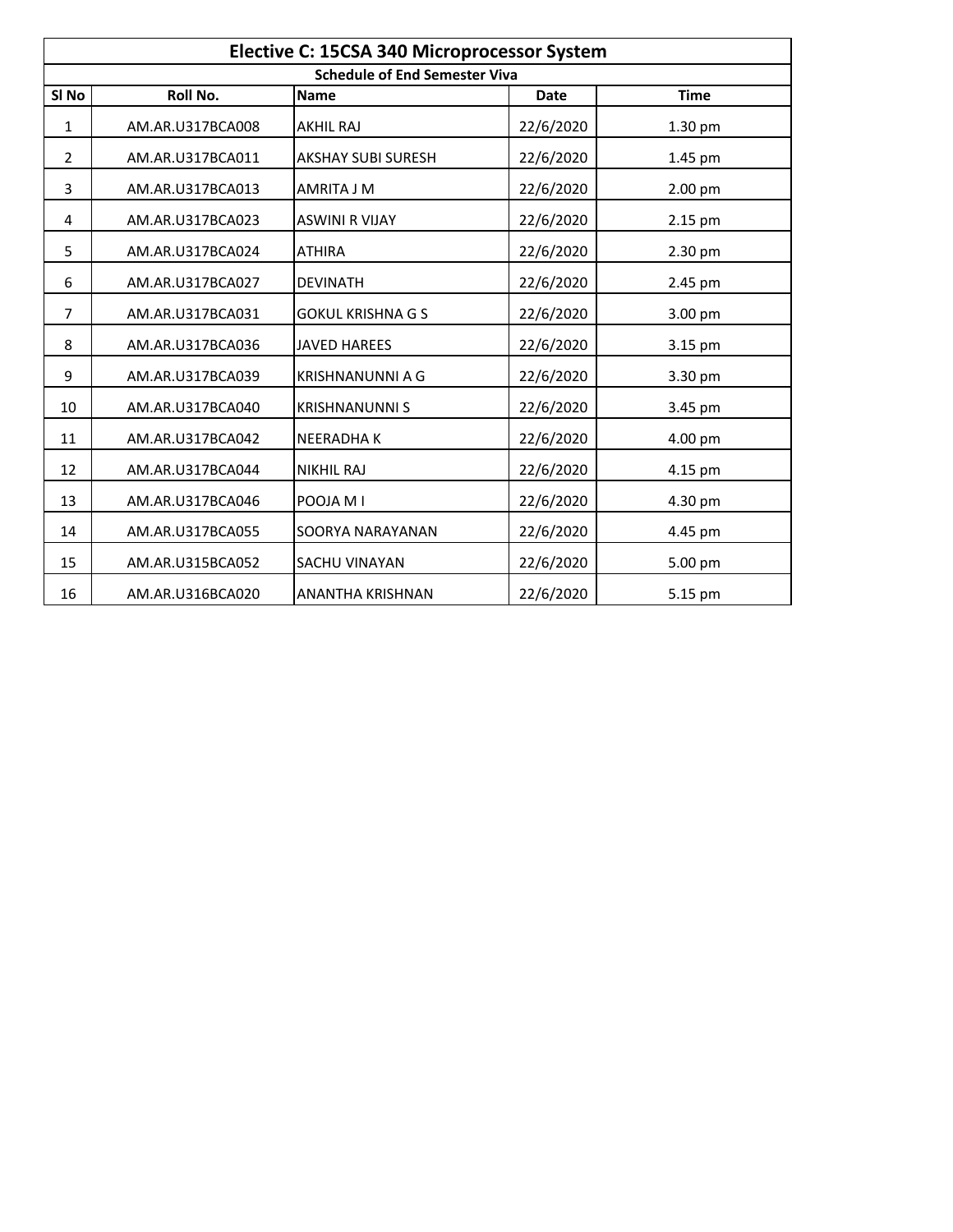| Elective C: 15CSA 335 Introduction to Distributed Computing<br><b>Schedule of End Semester Viva</b> |                  |                              |             |             |  |
|-----------------------------------------------------------------------------------------------------|------------------|------------------------------|-------------|-------------|--|
| SI <sub>No</sub>                                                                                    | Roll No.         | <b>Name</b>                  | <b>Date</b> | <b>Time</b> |  |
| 1                                                                                                   | AM.AR.U317BCA001 | A Anand                      |             |             |  |
| $\overline{2}$                                                                                      | AM.AR.U317BCA002 | Abhijith                     |             |             |  |
| $\overline{3}$                                                                                      | AM.AR.U317BCA003 | Abhimanue S Bhaskaran        |             |             |  |
| 4                                                                                                   | AM.AR.U317BCA004 | Abhishek S                   |             | 1 PM - 2 PM |  |
| 5                                                                                                   | AM.AR.U317BCA006 | Adersh Balu                  |             |             |  |
| 6                                                                                                   | AM.AR.U317BCA007 |                              |             |             |  |
| 7                                                                                                   | AM.AR.U317BCA009 | Ajay Sayanth G C<br>Akshai S |             |             |  |
| 8                                                                                                   | AM.AR.U317BCA010 | Akshay Mahesh                |             |             |  |
| 9                                                                                                   | AM.AR.U317BCA014 | Amritha Varshini R           |             |             |  |
| 10                                                                                                  | AM.AR.U317BCA016 | Anil S P Nair                |             | 2 PM - 3 PM |  |
| 11                                                                                                  | AM.AR.U317BCA017 | Ann Mary John                |             |             |  |
| 12                                                                                                  | AM.AR.U317BCA018 | Anoob B Gireesh              |             |             |  |
| 13                                                                                                  | AM.AR.U317BCA021 | Arya Raj                     |             |             |  |
| 14                                                                                                  | AM.AR.U317BCA022 | Aswin Balachandran           |             |             |  |
| 15                                                                                                  | AM.AR.U317BCA025 | Athul N V                    |             |             |  |
| 16                                                                                                  | AM.AR.U317BCA026 | Devigayathri P               |             | 3 PM - 4 PM |  |
| 17                                                                                                  | AM.AR.U317BCA028 | Dilin S Ajith                |             |             |  |
| 18                                                                                                  | AM.AR.U317BCA029 | Edu Gopan                    |             |             |  |
| 19                                                                                                  | AM.AR.U317BCA030 | <b>G</b> Aravind             |             |             |  |
| 20                                                                                                  | AM.AR.U317BCA032 | Gourish Biju                 |             |             |  |
| 21                                                                                                  | AM.AR.U317BCA033 | Hareendran V                 |             |             |  |
| 22                                                                                                  | AM.AR.U317BCA034 | Indhu G S                    |             | 4 PM-5 PM   |  |
| 23                                                                                                  | AM.AR.U317BCA035 | Jaideep Kumar                |             |             |  |
| 24                                                                                                  | AM.AR.U317BCA037 | K V Vimal                    | 22-06-20    |             |  |
| 25                                                                                                  | AM.AR.U317BCA041 | Navaneeth K P                |             |             |  |
| 26                                                                                                  | AM.AR.U317BCA043 | Nikhil Krishnan G S          |             |             |  |
| 27                                                                                                  | AM.AR.U317BCA045 | Nirmal Vinodan V V           |             |             |  |
| 28                                                                                                  | AM.AR.U317BCA047 | Rahul P Nampoothiri          |             | 5 PM- 6 PM  |  |
| 29                                                                                                  | AM.AR.U317BCA048 | Rahul R                      |             |             |  |
| 30                                                                                                  | AM.AR.U317BCA049 | Reghu Raman D Kartha         |             |             |  |
| 31                                                                                                  | AM.AR.U317BCA050 | Rohit PS                     |             |             |  |
| 32                                                                                                  | AM.AR.U317BCA051 | S Nandha Kumar               |             |             |  |
| 33                                                                                                  | AM.AR.U317BCA052 | Sakhildevan                  |             |             |  |
| 34                                                                                                  | AM.AR.U317BCA053 | Sanjay Rajesh                |             | 6 PM - 7 PM |  |
| 35                                                                                                  | AM.AR.U317BCA054 | Shibin J S                   |             |             |  |
| 36                                                                                                  | AM.AR.U317BCA056 | Sreedev Santhosh             |             |             |  |
| 37                                                                                                  | AM.AR.U317BCA057 | Sreelakshmi Sajith           |             |             |  |
| 38                                                                                                  | AM.AR.U317BCA058 | Sreeraj R                    |             |             |  |
| 39                                                                                                  | AM.AR.U317BCA059 | Thejas Sreekumar Menon       |             |             |  |
| 40                                                                                                  | AM.AR.U317BCA060 | Vaishnav Das                 |             | 7 PM-8 PM   |  |
| 41                                                                                                  | AM.AR.U317BCA061 | Vishnu G R                   |             |             |  |
| 42                                                                                                  | AM.AR.U317BCA062 | Vivek R Kumar                |             |             |  |
| 43                                                                                                  | AM.AR.U317BCA063 | Vyshna K                     |             |             |  |
| 44                                                                                                  | AM.AR.U317BCA064 | Vyshnavi                     |             |             |  |
| 45                                                                                                  | AM.AR.U317BCA065 | Yadukrishna A                |             | 8 PM-9 PM   |  |
| 46                                                                                                  | AM.AR.U317BCA066 | Abhishek Antony              |             |             |  |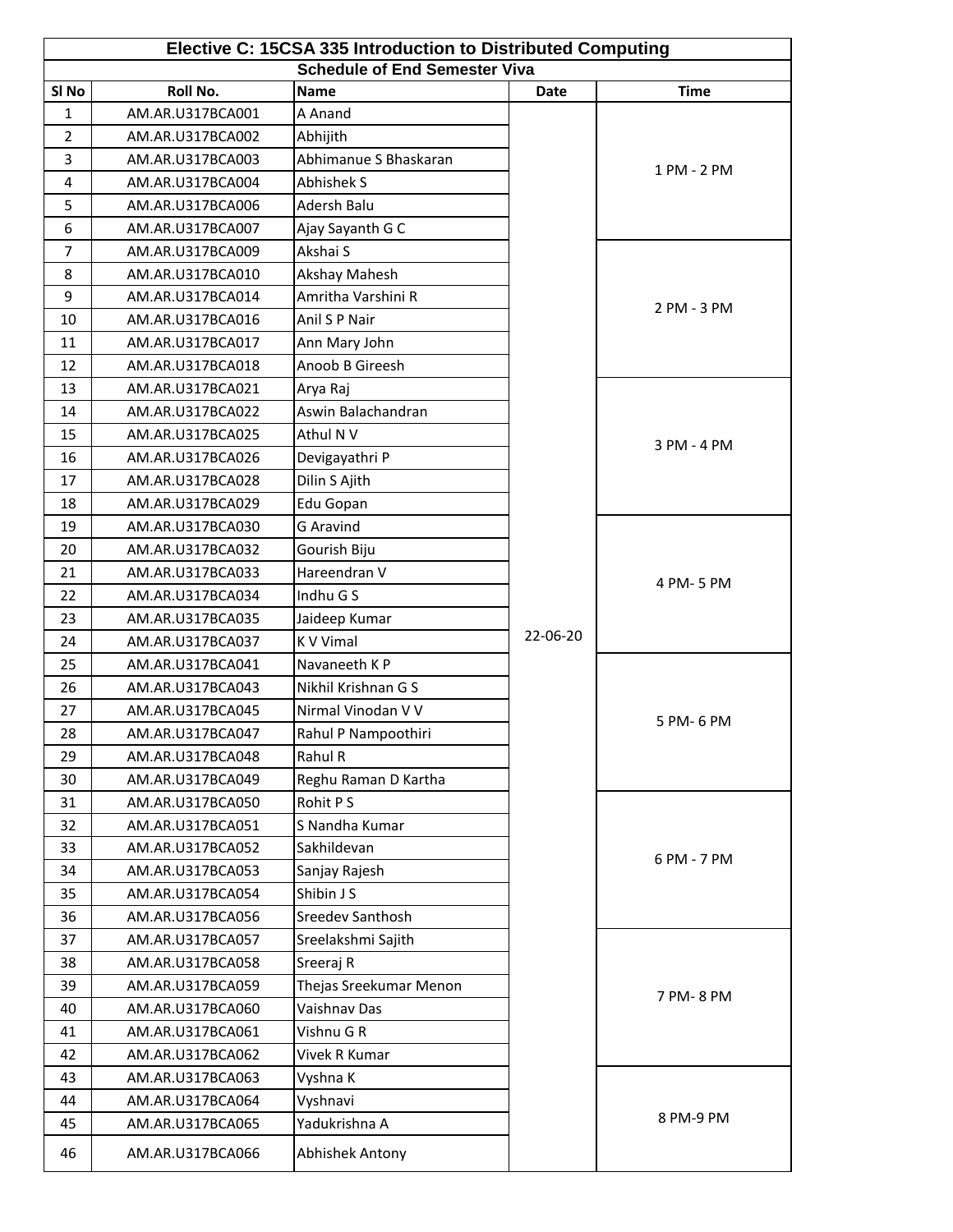| Elective B: 15CSA 339 Lan Switching and Advanced Routing |                    |                       |             |                      |  |
|----------------------------------------------------------|--------------------|-----------------------|-------------|----------------------|--|
| <b>Schedule of End Semester Viva</b>                     |                    |                       |             |                      |  |
| SI <sub>No</sub>                                         | <b>Roll Number</b> | <b>Name</b>           | <b>Date</b> | <b>Date and Time</b> |  |
| 1                                                        | AM.AR.U317BCA001   | A Anand               |             | 2:00 PM to 2:10 PM   |  |
| $\overline{2}$                                           | AM.AR.U317BCA003   | Abhimanue S Bhaskaran |             | 2:10 PM to 2:20 PM   |  |
| 3                                                        | AM.AR.U317BCA006   | Adersh Balu           |             | 2:20 PM to 2:30 PM   |  |
| 4                                                        | AM.AR.U317BCA014   | Amritha Varshini R    |             | 2:30 PM to 2:40 PM   |  |
| 5                                                        | AM.AR.U317BCA022   | Aswin Balachandran    |             | 2:40 PM to 2:50 PM   |  |
| 6                                                        | AM.AR.U317BCA023   | Aswini R Vijay        |             | 2:50 PM to 03:00 PM  |  |
| 7                                                        | AM.AR.U317BCA029   | Edu Gopan             |             | 03:00 PM to 03:10 PM |  |
| 8                                                        | AM.AR.U317BCA030   | <b>G</b> Aravind      |             | 03:10 PM to 03:20 PM |  |
| 9                                                        | AM.AR.U317BCA032   | Gourish Biju          |             | 03:20 PM to 03:30 PM |  |
| 10                                                       | AM.AR.U317BCA034   | Indhu G S             |             | 03:30 PM to 03:40 PM |  |
| 11                                                       | AM.AR.U317BCA035   | Jaideep Kumar         | 23-06-20    | 40 PM to 03:50 PM    |  |
| 12                                                       | AM.AR.U317BCA036   | <b>Javed Harees</b>   |             | 03:50 PM to 04:00 PM |  |
| 13                                                       | AM.AR.U317BCA043   | Nikhil Krishnan G S   |             | 04:00 PM to 04:10 PM |  |
| 14                                                       | AM.AR.U317BCA046   | Pooja MI              |             | 04:10 PM to 04:20 PM |  |
| 15                                                       | AM.AR.U317BCA048   | Rahul R               |             | 04:20 PM to 04:30 PM |  |
| 16                                                       | AM.AR.U317BCA052   | Sakhildevan           |             | 04:30 PM to 04:40 PM |  |
| 17                                                       | AM.AR.U317BCA054   | Shibin J S            |             | 04:40 PM to 04:50 PM |  |
| 18                                                       | AM.AR.U317BCA057   | Sreelakshmi Sajith    |             | 04:50 PM to 05:00 PM |  |
| 19                                                       | AM.AR.U317BCA064   | Vyshnavi              |             | 05:00 PM to 05:10 PM |  |
| 20                                                       | AM.AR.U317BCA066   | Abhishek Antony       |             | 05:10 PM to 05:20 PM |  |
| 21                                                       | AM.AR.U315BCA052   | Sachu Vinayan         |             | 05:20 PM to 05:30 PM |  |